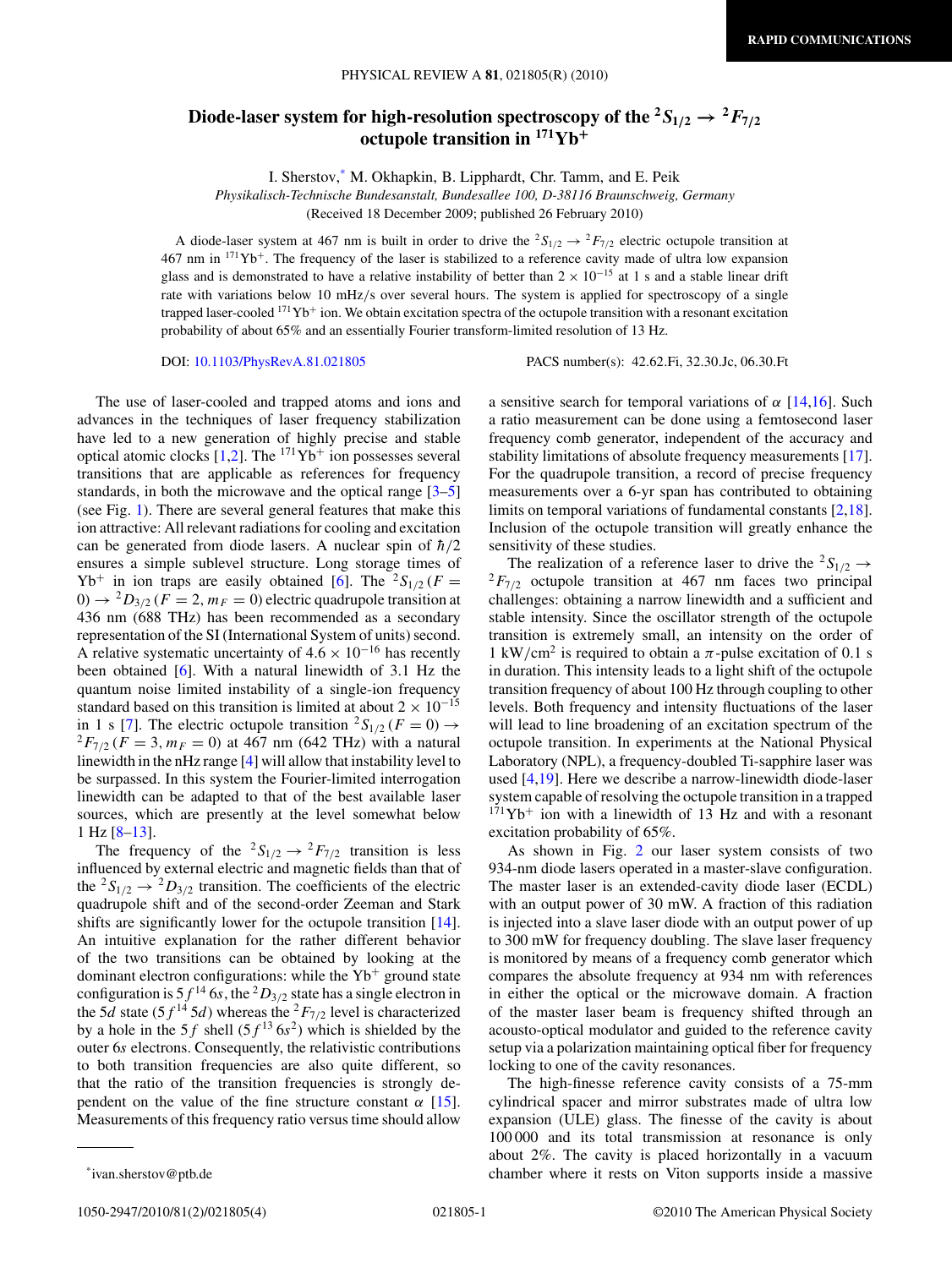<span id="page-1-0"></span>

FIG. 1. Simplified level system of  $171\text{Yb}^+$  showing the employed laser cooling (370 nm) and repumping excitation (935 nm, 638 nm) and major spontaneous decay paths (dotted lines). Optical clocks can use the dipole-forbidden 436- and 467-nm transitions from the ground state as reference transitions.

copper cylinder that provides a homogeneous temperature distribution. The cavity mount has a thermal time constant of more than 24 h. The copper cylinder and the vacuum chamber are temperature stabilized by a two-stage system. The vacuum chamber and the optics used for coupling and stabilization to the ULE cavity are placed on a passive vibration isolation platform with a vertical resonance frequency near 0.5 Hz.

The laser frequency is stabilized to the ULE cavity using the Pound-Drever-Hall scheme [\[20\]](#page-3-0). The laser power incident on the cavity is about  $100 \mu$ W. For phase modulation we use an electro-optical modulator (EOM) operated at 13.5 MHz made of a high-resistivity potassium titanyl phosphate (KTP) crystal with facets cut under Brewster's angle. The use of a KTP crystal results in a particularly low level of residual amplitude modulation. In our case the resulting sensitivity of the locking offset to temperature fluctuations of the KTP crystal is as low as 15 Hz*/*K so that the temperature of the



FIG. 2. Schematic setup of the laser system used for excitation of the <sup>2</sup> $S_{1/2} \rightarrow {}^2F_{7/2}$  transition of a trapped <sup>171</sup>Yb<sup>+</sup> ion. ULE, ultra low expansion glass; ECDL, extended-cavity diode laser; AOM, acousto-optic modulator; EOM, electrooptic modulator; (D)PD, (differential) photodetector; PDH (H-C) lock, Pound-Drever-Hall (Hänsch-Couillaud) laser frequency lock electronics; PM fiber, polarization-maintaining single-mode optical fiber; SHG, secondharmonic generation (see also Fig. 3).



FIG. 3. Setup for frequency doubling of 934-nm radiation, showing the beam geometry and polarization orientations in the semimonolithic enhancement cavity. T, transmissivity; HR (AR), high-reflectivity (antireflection) coating.

phase modulator need not be actively stabilized. The laser frequency is corrected through the laser diode current and by a piezoelectric transducer (PZT) which changes the length of the extended cavity. The frequency control loop has a unity gain frequency of 700 kHz and a  $1/f<sup>2</sup>$  response at frequencies below 200 kHz.

The main part of the 934-nm radiation is coupled to an enhancement cavity for frequency doubling in a 6-mmlong  $KNbO<sub>3</sub>$  crystal cut for angle-tuned phase matching at room temperature. The resulting walk-off angle between fundamental and harmonic radiation is  $\approx$ 18 mrad. In order to minimize the walk-off-induced loss in conversion efficiency, a semi-monolithic cavity design was chosen, where one of the end facets of the nonlinear crystal acts as a high-reflectivity (HR) mirror for both the fundamental and the second harmonic radiation [\[21\]](#page-3-0). The cavity design is illustrated in Fig. 3. The folded linear cavity is approximately 150 mm long and has an input coupler mirror with a 300-mm radius of curvature. The beam waist in the KNbO<sub>3</sub> crystal has the size  $w_0 \approx 90 \ \mu \text{m}$ . For efficient outcoupling of the 467-nm radiation, a HR folding mirror for 934 nm is mounted under Brewster's angle for the polarization direction of the second harmonic. Typically more than 90% of 60 mW of incident fundamental laser power is matched into the  $TEM_{00}$  mode of the enhancement cavity and 15 mW of 467-nm radiation is produced. The spectral filtering introduced by the enhancement cavity efficiently eliminates spurious broadband components that might be present in the spectrum of the fundamental light. A two-stage Faraday isolator with a specified total isolation of 70 dB suppresses optical feedback to the slave laser diode.

The length of the enhancement cavity is actively stabilized by the Hänsch-Couillaud (HC) method  $[22]$  $[22]$ . The cavity length is controlled by two PZTs: a fast PZT is attached to the small input coupler mirror and a slower PZT with a wider actuating range is attached to the folding mirror (see Fig. 3). The resulting bandwidth of the HC lock is about 50 kHz and sufficient to efficiently suppress environmental acoustic perturbations. Incompletely suppressed fast-frequency noise of the ECDL leads to relative fluctuations of the SHG power below 10% for Fourier frequencies above 50 kHz.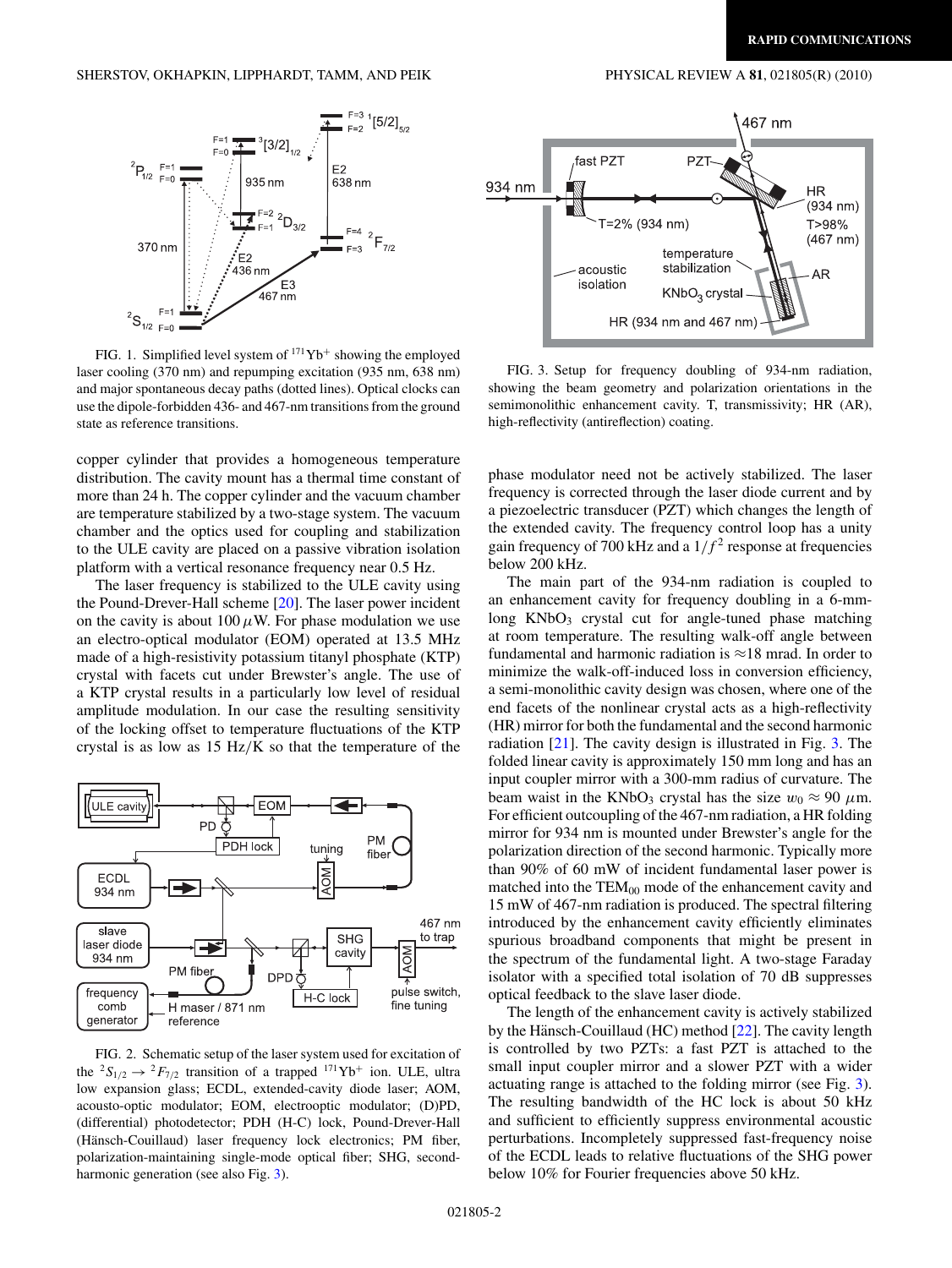<span id="page-2-0"></span>

FIG. 4. (a) Combined frequency instability (Allan deviation  $\sigma_y(\tau)$ after removal of linear drift) of the employed 934-nm probe laser system and of a similar 871-nm laser system. The dashed line indicates the white frequency noise level that corresponds to a 1-Hz spectral width (FWHM) at 934 nm. The indicated thermal noise level (horizontal line) is the calculated combined thermal noise level (see text). (b) Total drift of the 934-nm laser frequency and nonlinear drift (residuals after subtraction of linear drift of 65 mHz*/*s) on a magnified scale. The laser frequency was measured relative to a hydrogen maser reference using an averaging time of 100 s.

A small part of the output power of the 934-nm slave diode laser radiation is guided to a fiber-laser-based frequency comb generator that allows us to determine the absolute frequency of the clock laser and its stability  $[23,24]$ . In the analysis of the stability the similarly designed probe laser system for the <sup>2</sup> $S_{1/2} \rightarrow {}^2D_{3/2}$  transition is used as the reference [\[6\]](#page-3-0). The combined instability of both lasers is shown in Fig. 4(a). The observed Allan deviation  $\sigma_{\nu}(\tau)$  exhibits three distinct domains: For averaging times  $\tau$  below about 0.1 s,  $\sigma_y(\tau)$ decreases roughly like  $1/\sqrt{\tau}$ . For longer times up to 30 s,  $\sigma_y(\tau)$  is essentially constant at about  $2 \times 10^{-15}$ , indicating a 1*/f* dependence of the frequency noise power spectral density. At still longer times the residual drift of both laser frequencies appears. As indicated in Fig.  $4(a)$ , the white frequency noise  $(1/\sqrt{\tau})$  contribution to the observed instability approximately corresponds to a Lorentzian spectrum with a linewidth of 1 Hz at 934 nm. Consequently we expect that the spectral width of the 467-nm probe radiation is somewhat less than 2 Hz. The observed 1*/f* noise is close to the level calculated according to the thermal noise model of Numata *et al.* [\[25\]](#page-3-0) for the two employed reference cavities. The instability characteristic observed here is similar to that of other lasers with linewidths in the Hertz range  $[8-13]$ . The limitation imposed by thermal noise reduces the resolution achievable in the recording of narrow spectral lines below 10 Hz in linewidth, especially if averaging over many excitation cycles is required.

The frequency drift of the 934-nm laser was recorded by measuring the absolute frequency relative to a hydrogen maser [see Fig.  $4(b)$ ]. The observed drift of the laser is predominantly linear and is around 70 mHz*/*s. For times of up to 20 h deviations from the average linear drift are typically smaller than 10 mHz*/*s.

To excite the <sup>171</sup>Yb<sup>+2</sup>S<sub>1/2</sub>  $\rightarrow$ <sup>2</sup>F<sub>7/2</sub> octupole transition we use the same ion trap and cooling setup as for the 688-THz frequency standard based on the  ${}^2S_{1/2} \rightarrow {}^2D_{3/2}$  quadrupole transition [\[5,6\]](#page-3-0). ECDLs are used to produce the cooling radiation at 370-nm wavelength driving the  ${}^2S_{1/2} \rightarrow {}^2P_{1/2}$ transition, and repumping light at 935 and 638 nm is used to deplete the  ${}^{2}D_{3/2}$  and  ${}^{2}F_{7/2}$  states, respectively. The probe and and cooling laser radiations are overlapped via a dichroic mirror and are focused to  $w_0 \approx 20 \mu m$  at the trap center using an achromatic lens. The overlap between the two foci is adjusted in an equivalent beam path outside the ion trap. Here a pinhole aperture 30  $\mu$ m in diameter is used to overlap the foci laterally to better than  $5 \mu m$  and longitudinally to better than one third of the Rayleigh length.

In order to observe the excitation spectrum of the octupole transition, intervals of laser cooling, 370-nm fluorescence detection, and preparation in the  ${}^{2}S_{1/2}$  (*F* = 0) state are periodically alternated with intervals where the cooling and repumping lasers are blocked and a pulse of 467-nm probe light is applied. In the present experiments, the duration of the laser cooling intervals is 35 ms and probe pulses in the range of 30–120 ms are used. An excitation to the  ${}^{2}F_{7/2}$ state is registered if no 370-nm fluorescence is observed during the first milliseconds of a cooling cycle but a nonzero fluorescence signal appears during the preceding cooling cycle. After excitation to the  ${}^{2}F_{7/2}$  state, the ion is returned to the ground state either by stimulated emission during one of the subsequent probe intervals or by repumping light at 638 nm driving the electric quadrupole transition to the  ${}^{1}D[5/2]_{5/2}$ level (see Fig. [1\)](#page-1-0). Since one of the spontaneous decay paths from the <sup>1</sup>D[5/2]<sub>5/2</sub> level leads back to the <sup>2</sup> $F_{7/2}$  state [\[26\]](#page-3-0), the 638-nm repumping excitation must cover all hyperfine and magnetic sublevels of the  ${}^{2}F_{7/2}$  state. In the present experiment, this is accomplished by periodically sweeping the frequency of the 638-nm repumping laser over two 200-MHz



FIG. 5. Observed excitation spectrum of the <sup>2</sup>S<sub>1/2</sub> ( $F = 0$ )  $\rightarrow$  <sup>2</sup> $F_{7/2}$  ( $F = 3$ ,  $m_F = 0$ ) transition of a trapped <sup>171</sup>Yb<sup>+</sup> ion. The superimposed line is a least-squares Lorentzian fit.